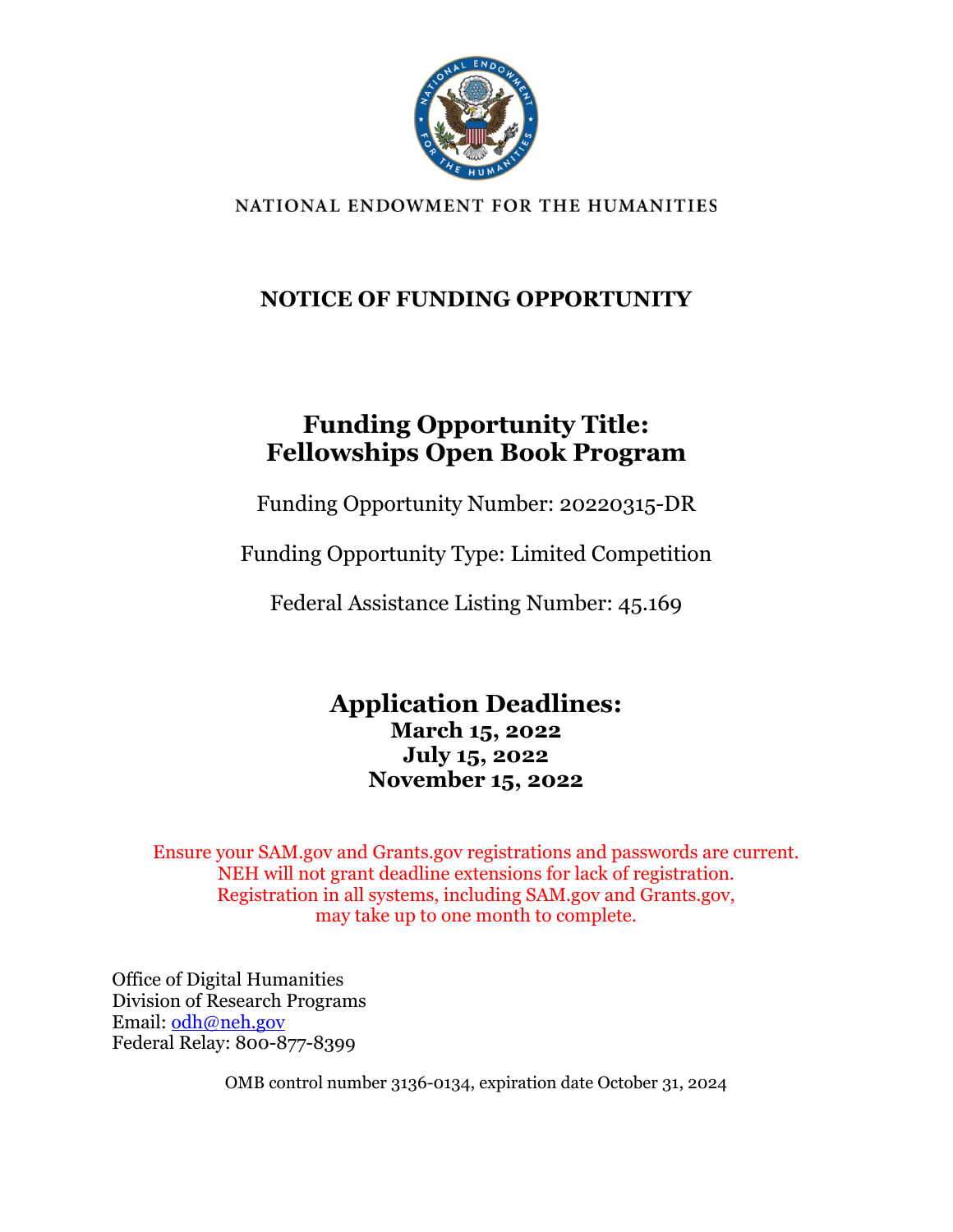# <span id="page-1-0"></span>**Executive Summary**

The National Endowment for the Humanities (NEH) Office of Digital Humanities, in partnership with the NEH Division of Research Programs, is accepting applications for the Fellowships Open Book Program. This limited competition aims to award publishers a \$5,500 grant to release open access digital editions of books whose underlying research was funded by one of the following NEH programs[: Fellowships;](https://www.neh.gov/grants/research/fellowships) [NEH-Mellon Fellowships for Digital](https://www.neh.gov/grants/research/neh-mellon-fellowships-digital-publication)  [Publication;](https://www.neh.gov/grants/research/neh-mellon-fellowships-digital-publication) [Awards for Faculty at Hispanic-Serving Institutions;](https://www.neh.gov/grants/research/awards-faculty-hispanic-serving-institutions) [Awards for Faculty at](https://www.neh.gov/grants/research/awards-faculty-historically-black-colleges-and-universities)  [Historically Black Colleges and Universities;](https://www.neh.gov/grants/research/awards-faculty-historically-black-colleges-and-universities) [Awards for Faculty at Tribal Colleges and](https://www.neh.gov/grants/research/awards-faculty-tribal-colleges-and-universities)  [Universities;](https://www.neh.gov/grants/research/awards-faculty-tribal-colleges-and-universities) [Summer Stipends;](https://www.neh.gov/grants/research/summer-stipends) [Fellowships for Advanced Social Science Research on Japan;](https://www.neh.gov/grants/research/fellowships-advanced-social-science-research-japan) or [Public Scholars.](https://www.neh.gov/grants/research/public-scholar-program) Each e-book will be released under a Creative Commons license, making those books free for anyone to download. The book could be a forthcoming title (to be open access upon first release) or it could be a book that was first released at any time during or after calendar year 2015. NEH-supported books that were reissued or published in new editions during this period are also permitted.

| <b>Funding Opportunity Title</b>         | Fellowships Open Book Program                              |  |  |
|------------------------------------------|------------------------------------------------------------|--|--|
| <b>Funding Opportunity Number</b>        | 20220315-DR                                                |  |  |
| <b>Federal Assistance Listing Number</b> | 45.169                                                     |  |  |
| <b>Application Deadlines</b>             | March 15, 2022, at 11:59 p.m. Eastern Time                 |  |  |
|                                          | July 15, 2022, at 11:59 p.m. Eastern Time                  |  |  |
|                                          | November 15, 2022, at 11:59 p.m. Eastern Time              |  |  |
| <b>Anticipated Announcements</b>         | July 2022 (for projects beginning August 1, 2022)          |  |  |
|                                          | November 2022 (for projects beginning December 1,          |  |  |
|                                          | 2022)                                                      |  |  |
|                                          | March 2023 (for projects beginning April 1, 2023)          |  |  |
| <b>Anticipated Funding</b>               | Approximately \$150,000 per deadline                       |  |  |
| Estimated Number and Type of Awards      | Approximately 10-15 fixed amount awards per deadline       |  |  |
| <b>Award Amounts</b>                     | \$5,500                                                    |  |  |
| Cost Sharing/Match Required              | N <sub>o</sub>                                             |  |  |
| <b>Period of Performance</b>             | Up to 18 months                                            |  |  |
| <b>Eligible Applicants</b>               | Eligibility is limited to publishers who have published    |  |  |
|                                          | during or after 2015 (or will publish within the period of |  |  |
|                                          | performance) a book whose research was supported by        |  |  |
|                                          | an NEH fellowship, including books that were reissued      |  |  |
|                                          | or published in new editions during this period.           |  |  |
|                                          |                                                            |  |  |
|                                          | Publishers must be U.S. nonprofit organizations with       |  |  |
|                                          | 501(c)(3) tax-exempt status, or accredited public or       |  |  |
|                                          | $501(c)(3)$ institutions of higher education.              |  |  |
|                                          |                                                            |  |  |
|                                          | See C. Eligibility Information for additional              |  |  |
|                                          | information.                                               |  |  |
| Program Resource Page                    | https://www.neh.gov/grants/odh/FOBP                        |  |  |
| Published                                | November 17, 2021                                          |  |  |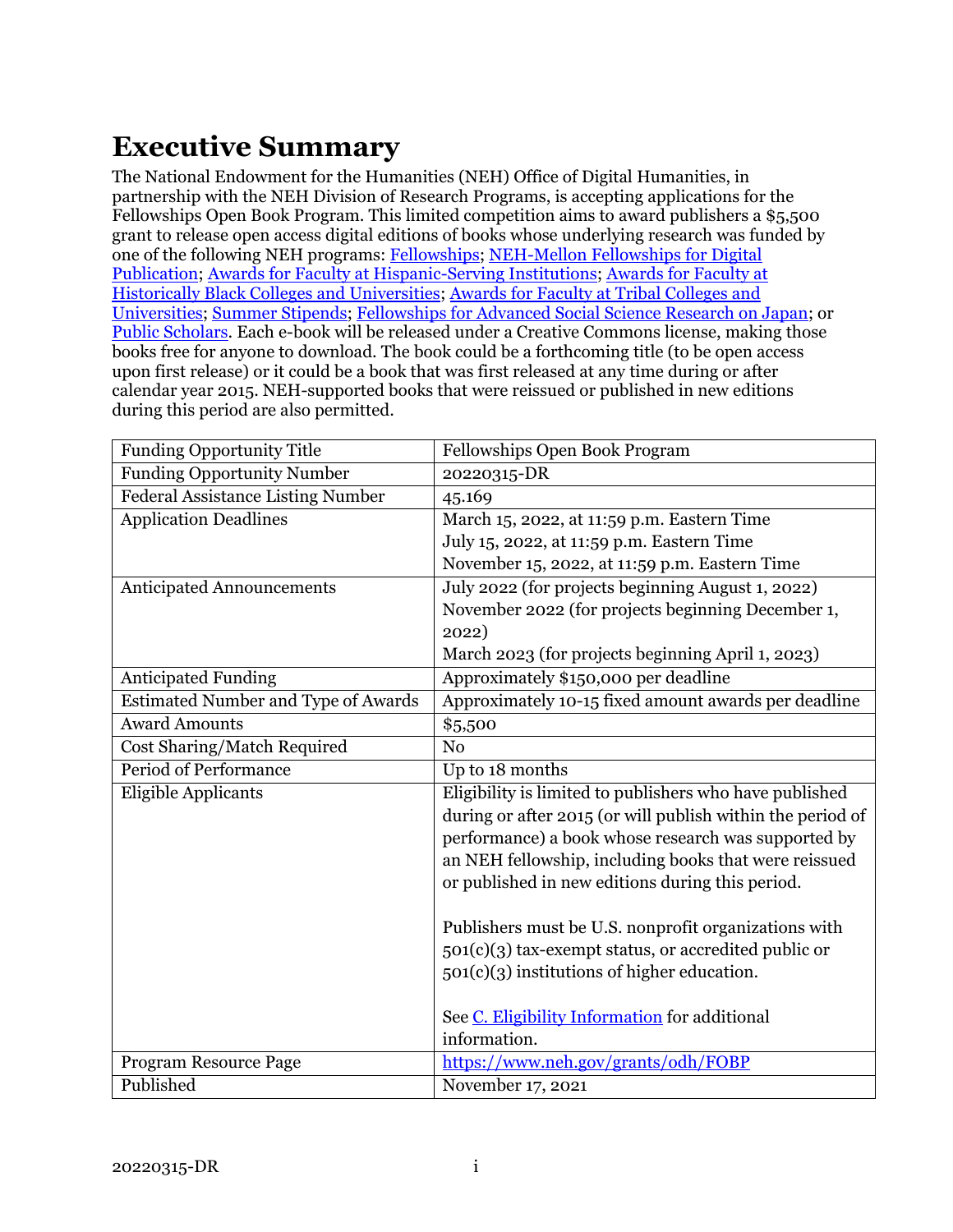# **Table of Contents**

<span id="page-2-0"></span>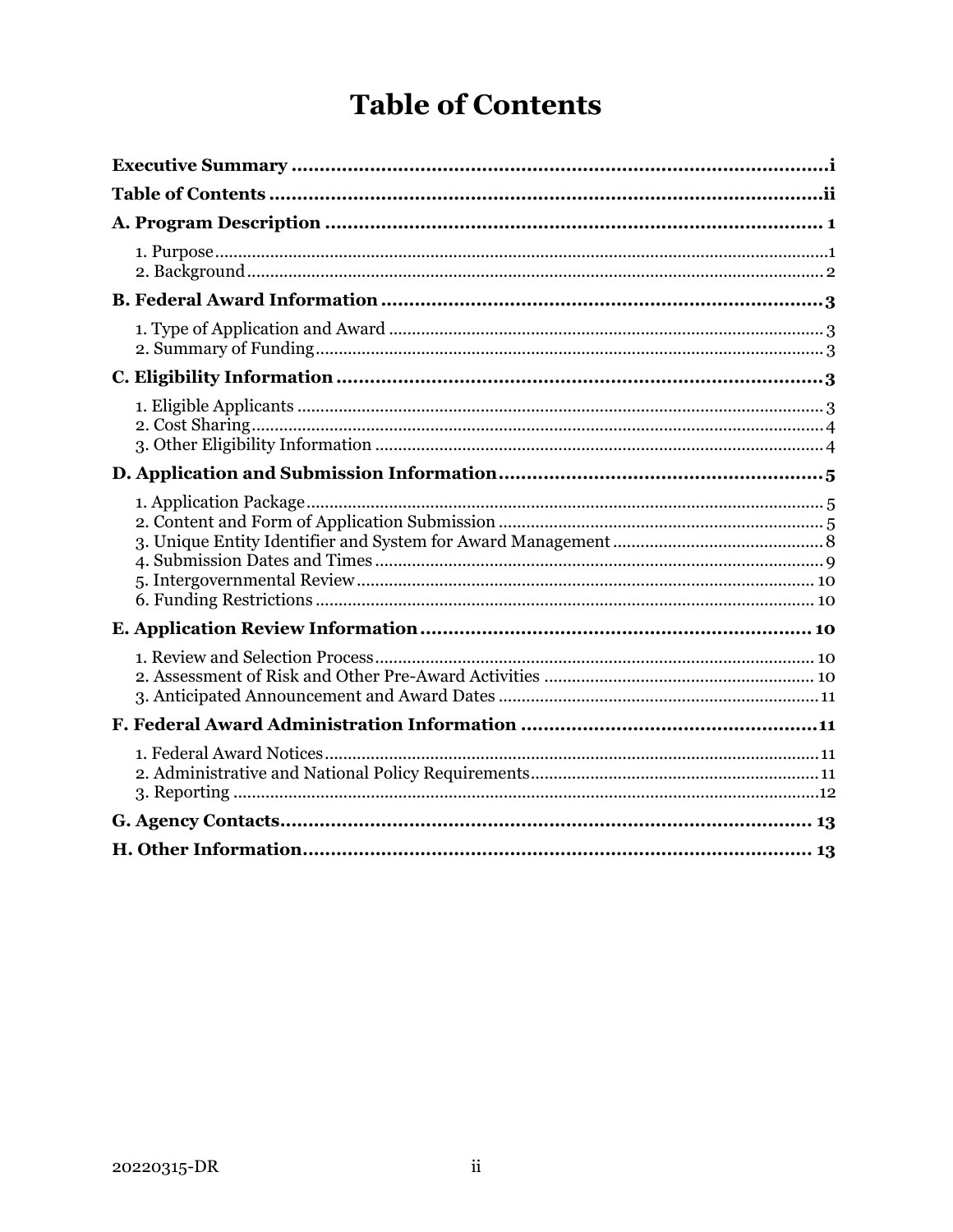# <span id="page-3-0"></span>**A. Program Description**

### <span id="page-3-1"></span>**1. Purpose**

This notice solicits applications for the Fellowships Open Book Program (FOBP).

The FOBP is a limited competition designed to make outstanding humanities books available to a wide audience. By taking advantage of low-cost e-book technology, the program will allow teachers, students, scholars, and the public to read humanities books that can be downloaded or redistributed for no charge.

FOBP can support the following costs and activities:

- digital publication for a book
- author royalties
- distribution fees
- securing rights
- promoting the open access edition

### **Programmatic Requirements**

#### **Allowable Books**

This limited competition is open to nonprofit publishers who have published a book supported by one of the NEH fellowship programs listed below. The book must have been published, reissued, or printed in a new edition during or after 2015 as listed on the copyright page (or be forthcoming during the period of performance). The publisher will use the funds to issue an open access e-book with a Creative Commons license, opening it up to a wide audience of readers.

- Applicants must choose a single book per application to make open access.
- The book's underlying research must have been supported by one of the following NEH programs:
	- <u>[Fellowships](https://www.neh.gov/grants/research/fellowships)</u><br>NEH-Mellor
	- [NEH-Mellon Fellowships for Digital Publication](https://www.neh.gov/grants/research/neh-mellon-fellowships-digital-publication)
	- [Awards for Faculty at Hispanic-Serving Institutions](https://www.neh.gov/grants/research/awards-faculty-hispanic-serving-institutions)<br>Awards for Faculty at Historically Black Colleges and
	- Awards for [Faculty at Historically Black Colleges and Universities](https://www.neh.gov/grants/research/awards-faculty-historically-black-colleges-and-universities)
	- [Awards for Faculty at Tribal Colleges and Universities](https://www.neh.gov/grants/research/awards-faculty-tribal-colleges-and-universities)
	- [Summer Stipends](https://www.neh.gov/grants/research/summer-stipends)
	- [Fellowships for Advanced Social Science Research on Japan](https://www.neh.gov/grants/research/fellowships-advanced-social-science-research-japan)
	- [Public Scholars](https://www.neh.gov/grants/research/public-scholar-program)
- The book must be one that was published in either print or digital form in calendar year 2015 or later. If previously published, the book must have included an acknowledgement of the relevant NEH award for the author's research and/or writing.
- Edited collections are not permitted.

#### **Outputs**

- By the end of the period of performance, recipients must release an e-book edition in the EPUB format, version 3.1 or later. Recipients are also encouraged to release the book in other e-book formats (e.g., Kindle format or PDF).
- The e-book must be licensed using one of the [six standard Creative Commons licenses.](https://creativecommons.org/licenses/)
- Each e-book must have metadata embedded into the file, following the [recommendations for metadata](https://bisg.org/page/metadata) of the Book Industry Study Group (BISG). The metadata must also include information about the chosen Creative Commons license.
- The copyright page of the open access e-book must include the following: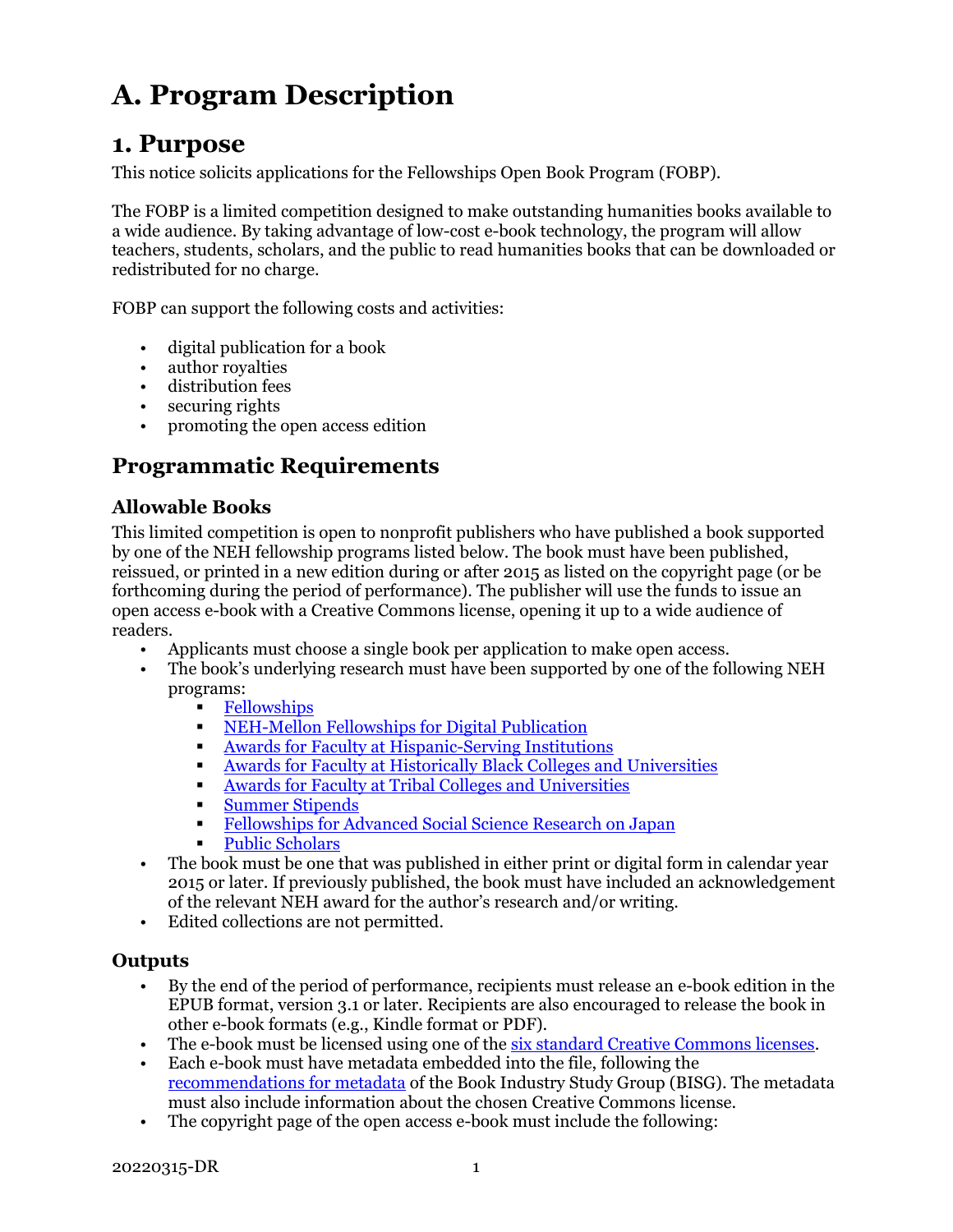- A statement that reads "Open access edition funded by the National Endowment for the Humanities."
- While the original copyright statement should remain (e.g., "Copyright ©2019 Jefferson University Press"), the phrase "All rights reserved" must be removed and replaced with a reference to your chosen Creative Commons license (e.g., "The text of this book is licensed under a Creative Commons Attribution-NonCommercial-NoDerivatives 4.0 International License: [https://creativecommons.org/licenses/by-nc-nd/4.0/"](https://creativecommons.org/licenses/by-nc-nd/4.0/)).
- The final open access e-book must be made available via at least two major e-book distribution channels (e.g., MUSEOpen, JSTOR, OAPEN, Amazon, HathiTrust).
- The recipient must pay the author a royalty of at least \$500 upon release of the open access e-book. If a book has multiple authors, the \$500 should be divided among them.

See [D6. Funding Restrictions](#page-12-1) for unallowable activities.

## <span id="page-4-0"></span>**2. Background**

This program is authorized by [20 U.S.C.](https://uscode.house.gov/view.xhtml?hl=false&edition=prelim&req=granuleid%3AUSC-prelim-title20-section956&num=0&saved=%7CKHRpdGxlOjIwIHNlY3Rpb246OTU2YSBlZGl0aW9uOnByZWxpbSk%3D%7C%7C%7C0%7Cfalse%7Cprelim) §956, *et seq*. Awards are subject to 2 CFR Part 200 [Uniform Administrative Requirements, Cost Principles, and Audit Requirements for Federal](https://www.ecfr.gov/cgi-bin/text-idx?SID=236bb02f01d2e050f7a5b60c88a67066&mc=true&node=pt2.1.200&rgn=div5)  [Awards,](https://www.ecfr.gov/cgi-bin/text-idx?SID=236bb02f01d2e050f7a5b60c88a67066&mc=true&node=pt2.1.200&rgn=div5) and the [General Terms and Conditions for Awards to Organizations \(for grants and](https://www.neh.gov/grants/manage/general-terms-and-conditions-awards-organizations-grants-and-cooperative-agreements-issued-december)  [cooperative agreements issued December 26, 2014 or later\).](https://www.neh.gov/grants/manage/general-terms-and-conditions-awards-organizations-grants-and-cooperative-agreements-issued-december)

According to the [National Foundation on the Arts and the Humanities Act](https://www.neh.gov/about/history/national-foundation-arts-and-humanities-act-1965-pl-89-209) of 1965, "The term 'humanities' includes, but is not limited to, the study of the following: language, both modern and classical; linguistics; literature; history; jurisprudence; philosophy; archaeology; comparative religion; ethics; the history, criticism and theory of the arts; those aspects of the social sciences which have humanistic content and employ humanistic methods; and the study and application of the humanities to the human environment with particular attention to reflecting our diverse heritage, traditions, and history and to the relevance of the humanities to the current conditions of national life."

Examples of NEH-funded projects may be found using the [Funded Projects](https://securegrants.neh.gov/publicquery/main.aspx) Query Form.

[Learn more about NEH.](https://www.neh.gov/about)

### **NEH Areas of Interest**

#### **A More Perfect Union: Exploring America's Story and Commemorating its 250th Anniversary**

The task of building a more perfect Union rooted in the ideal of human equality falls to every generation of Americans, ours no less than our predecessors. The basic goals of life, liberty, and the pursuit of happiness endure over time, even as the challenges change: from founding a nation out of colonies; to dismantling the institution of slavery; to prevailing through times of economic depression and war; to advancing civil rights for all; to strengthening our democratic institutions; to building a more inclusive and sustainable society.

NEH's [A More Perfect Union](https://www.neh.gov/250) initiative encourages projects that explore, reflect on, and tell the stories of our quest for a more just, inclusive, and sustainable society throughout our history. NEH especially welcomes projects that bring the perspective of the humanities to questions of racial justice, gender equality, the evolution of the American landscape, as well as America's place in the world. Projects that strengthen Americans' knowledge of our principles of constitutional governance and democracy are strongly encouraged, as are projects that address the experiences of Native Americans and other under-represented communities. In addition,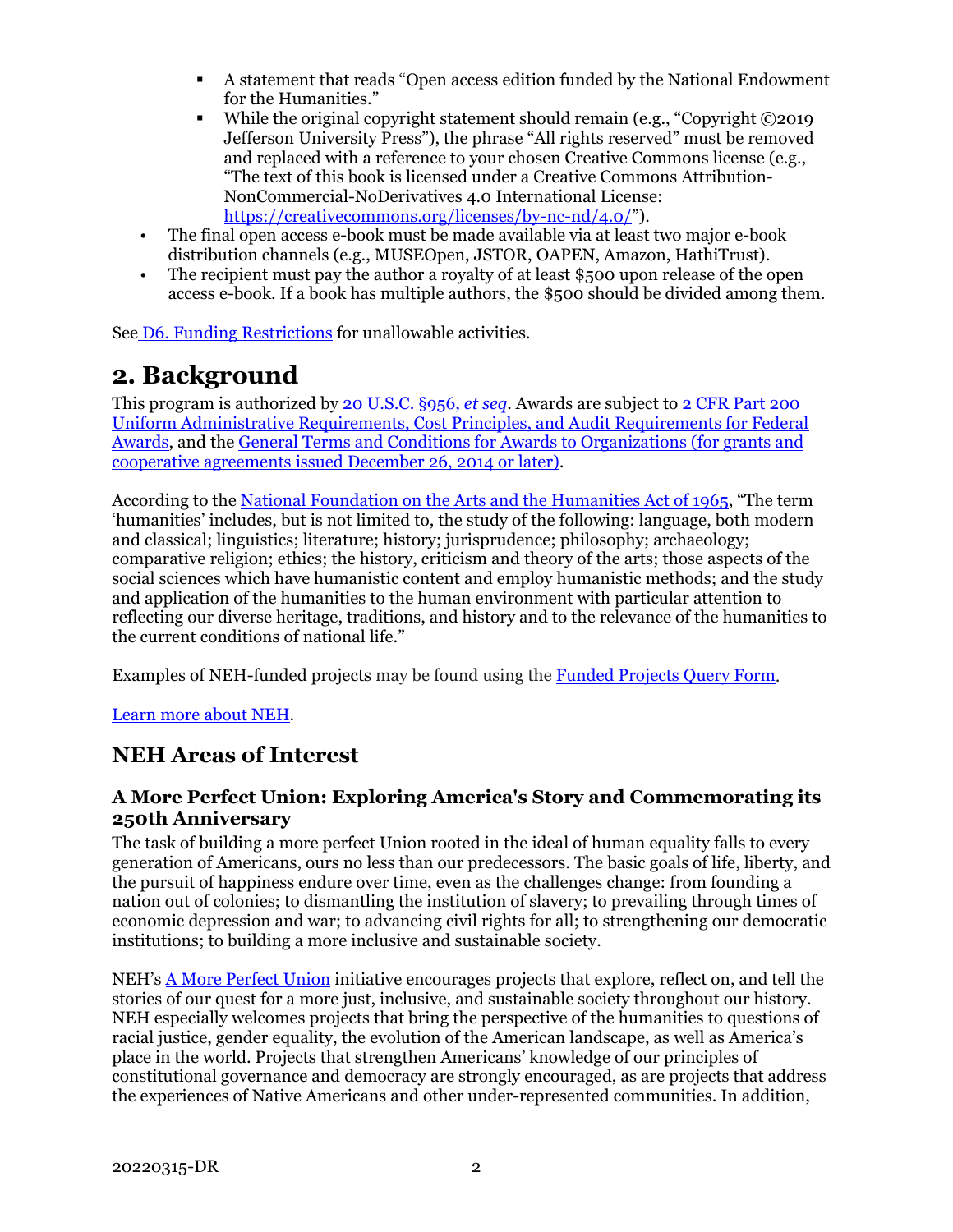<span id="page-5-2"></span>NEH welcomes projects that develop innovative approaches to sustaining the nation's humanities infrastructure and preserving its historical record.

All applications will be given equal consideration in accordance with the program's review and selection process.

# <span id="page-5-0"></span>**B. Federal Award Information**

# <span id="page-5-1"></span>**1. Type of Application and Award**

This is a limited competition. NEH will provide funding in the form of fixed amount grants.

# **2. Summary of Funding**

All awards are for the fixed amount of \$5,500. Consistent with  $2$  CFR  $\S 200.201(b)(1)(i)$ , NEH will make available 90% of the award to the recipient at the outset of the period of performance. The remaining 10% will be restricted until the e-book has been published and NEH has verified that the recipient has met all stated requirements of the award.

Successful applicants will be awarded outright funds, which are not contingent on additional funding from other sources.

The period of performance is up to eighteen months.

Applications submitted prior to the March 15, 2022, deadline will have a start date of August 1, 2022.

Applications submitted prior to the July 15, 2022, deadline will have a start date of December 1, 2022.

Applicants submitted prior to the November 15, 2022, deadline will have a start date of April 1, 2023.

NEH expects to have approximately \$150,000 to fund an estimated 10-15 recipients per deadline.

NEH will not determine the amount available until Congress enacts the final FY 2022 and 2023 budgets. This notice is subject to the availability of appropriated funds, and is a contingency action taken to ensure that, should funds become available for this purpose, applications can be processed and funds awarded in a timely manner.

# <span id="page-5-3"></span>**C. Eligibility Information**

# <span id="page-5-4"></span>**1. Eligible Applicants**

Eligibility is limited to publishers who have published during or after calendar year 2015 a book whose research was supported by one of the NEH fellowship programs listed below. Publishers must be U.S. nonprofit organizations with 501(c)(3) tax-exempt status, or accredited public or 501(c)(3) institutions of higher education.

In addition, applicants to this limited competition may only seek support to digitally publish books that meet the following criteria: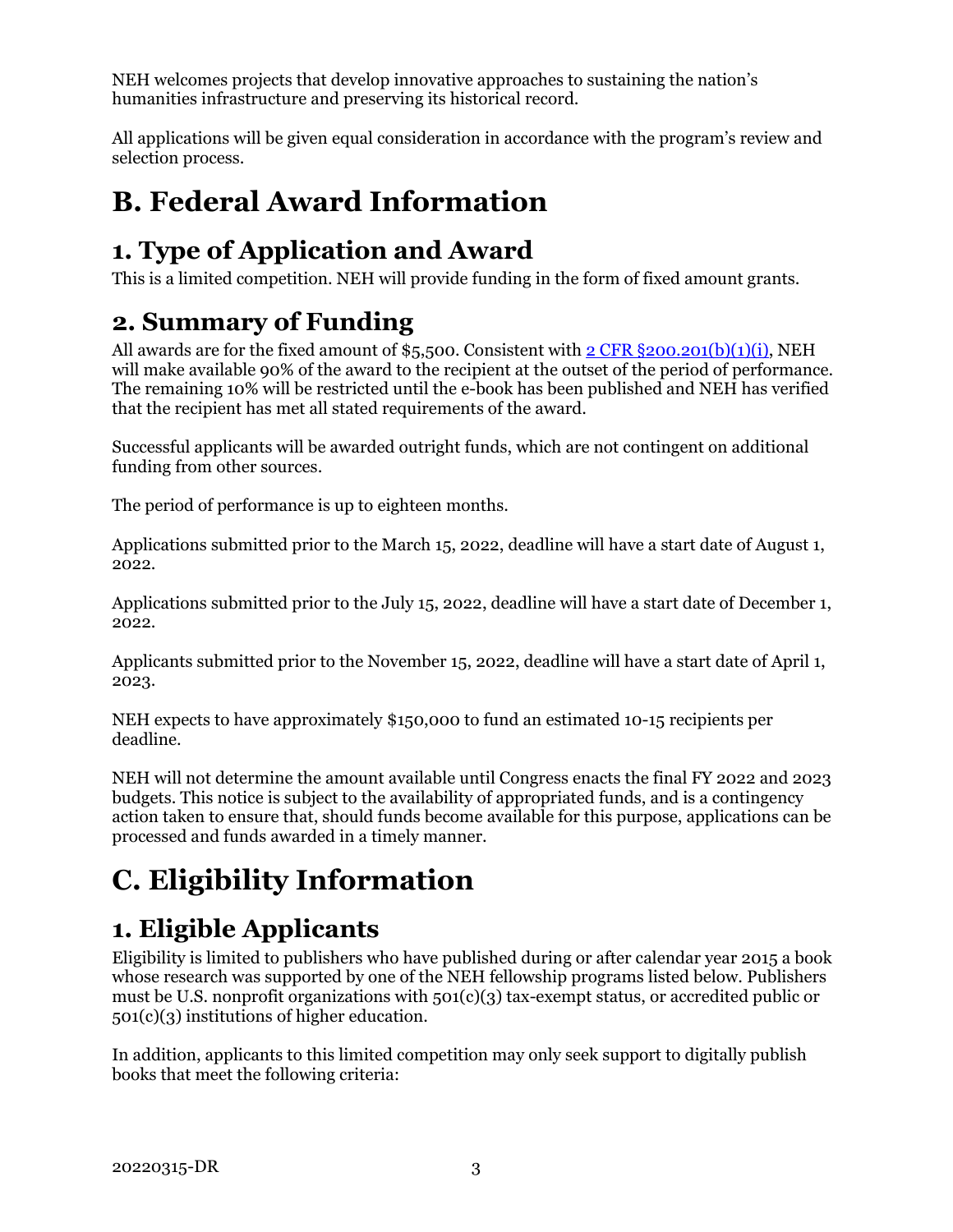- The book's underlying research must have been supported by one of the following NEH programs: [Fellowships;](https://www.neh.gov/grants/research/fellowships) [NEH-Mellon Fellowships for Digital Publication;](https://www.neh.gov/grants/research/neh-mellon-fellowships-digital-publication) [Awards for](https://www.neh.gov/grants/research/awards-faculty-hispanic-serving-institutions)  [Faculty at Hispanic-Serving Institutions;](https://www.neh.gov/grants/research/awards-faculty-hispanic-serving-institutions) [Awards for Faculty at Historically Black](https://www.neh.gov/grants/research/awards-faculty-historically-black-colleges-and-universities)  [Colleges and Universities;](https://www.neh.gov/grants/research/awards-faculty-historically-black-colleges-and-universities) [Awards for Faculty at Tribal Colleges and Universities;](https://www.neh.gov/grants/research/awards-faculty-tribal-colleges-and-universities) [Summer Stipends;](https://www.neh.gov/grants/research/summer-stipends) [Fellowships for Advanced Social Science Research on Japan;](https://www.neh.gov/grants/research/fellowships-advanced-social-science-research-japan) [Public](https://www.neh.gov/grants/research/public-scholar-program)  [Scholars.](https://www.neh.gov/grants/research/public-scholar-program)
- The book may be new, reissued, or republished as a new edition. Edited collections are not permitted.
- The book must be one that was published, or is slated to be published, in either print or digital form, in calendar year 2015 or later. Forthcoming books must be scheduled to published no later than the end of the period of performance.
- If previously published, the book must have included an acknowledgement to the relevant NEH award for the author's research and/or writing.

Eligible applicants acting as fiscal agents or fiscal sponsors may not apply on behalf of ineligible applicants.

Individuals, foreign and for-profit entities are not eligible to apply.

## <span id="page-6-0"></span>**2. Cost Sharing**

Cost sharing is not required in this program.

Cost sharing or matching is the portion of the project costs not paid by NEH funds. Cost sharing will not be considered in the evaluation of applications.

## <span id="page-6-1"></span>**3. Other Eligibility Information**

Eligible applicants may submit multiple applications for separate and distinct projects under this announcement.

Two or more applications for federal funding and/or approved federal award budgets are not permitted to include overlapping project costs. However, applicants may seek funding from other NEH programs for complementary aspects of the same overall project.

If for any reason an application is submitted more than once before the deadline (including submitting to the wrong funding opportunity or making corrections/updates), NEH will only accept your **last** validated submission, under the correct Grants.gov funding opportunity, prior to the deadline as the final and only acceptable application.

NEH does not make awards to other federal entities or to applicants whose projects are so closely intertwined with a federal entity that the project takes on characteristics of the federal entity's own authorized activities. This does not preclude applicants from using funds from, or sites and materials controlled by, other federal entities in their projects.

**Applications must be received by one of the three deadlines except for the limited reasons covered by the NEH's [late submission policy.](https://www.neh.gov/grants/policy-on-late-submissions) Incomplete, nonresponsive, or ineligible applications will not be considered for funding under this notice. Applications that exceed specified page limits will not be reviewed.** See the [Application Components Table.](#page-7-2)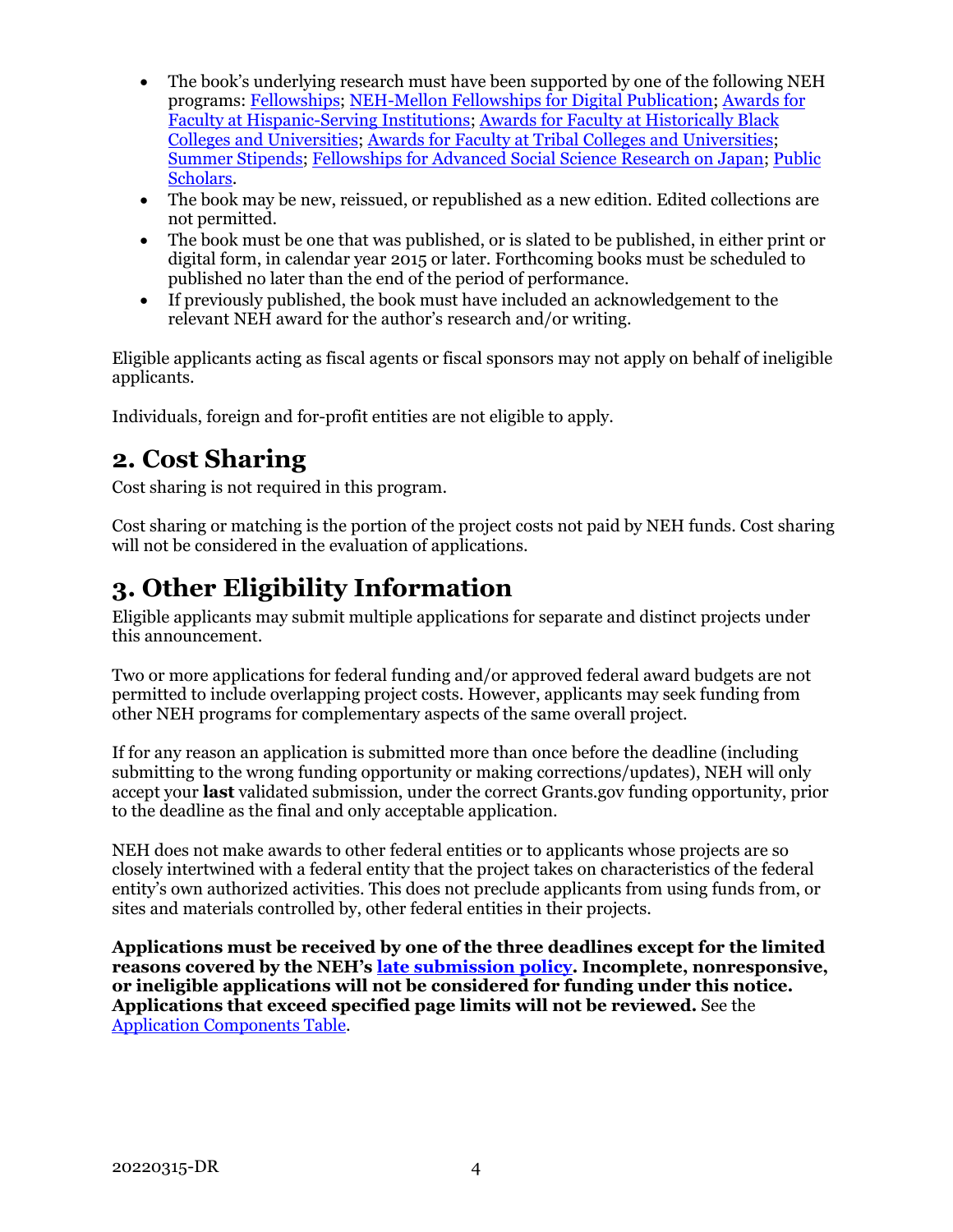# <span id="page-7-3"></span><span id="page-7-0"></span>**D. Application and Submission Information**

# <span id="page-7-1"></span>**1. Application Package**

This funding opportunity is available in Grants.gov under number 20220315-DR. You can also find a link to the funding opportunity on the [program resource page.](https://www.neh.gov/grants/odh/FOBP)

You must apply electronically using Grants.gov Workspace or a Grants.gov system-to-system solution. A multistep registration process is required to submit your application. See D3. [Unique](#page-10-0)  [Entity Identifier and System for Award Management.](#page-10-0)

The application package for this funding opportunity can be found under the "Package" tab. It includes a series of required and conditionally required forms. You will upload additional application components into th[e Attachments Form.](#page-9-0)

Contact  $odh@neh.gov$  to request a paper copy of this notice.

Applicants who are deaf or hard of hearing can contact NEH via Federal Relay at 800-877-8399.

# <span id="page-7-2"></span>**2. Content and Form of Application Submission**

This limited competition is using a streamlined application process and will not require a narrative or budget. The Application Components Table will help you prepare a complete application. **Applications missing any required attachments from this list will be considered incomplete and will be rejected from further consideration.**

| <b>Grants.gov form/Attachment</b>        | <b>Naming</b>   | Page       | <b>Notes</b> |
|------------------------------------------|-----------------|------------|--------------|
|                                          | convention      | limits     |              |
| <b>SF-424 Application for Federal</b>    | Grants.gov form |            | Required     |
| <b>Assistance - Short Organizational</b> |                 |            |              |
| <b>Supplementary Cover Sheet for</b>     | Grants.gov form |            | Required     |
| <b>NEH Grant Programs</b>                |                 |            |              |
| <b>Project/Performance Site(s)</b>       | Grants.gov form |            | Required     |
| <b>Location Form</b>                     |                 |            |              |
| <b>Attachments Form</b>                  | Grants.gov form |            | Required     |
| Attachment 1: Letter(s) of               | letters.pdf     | 2 pages    | Required     |
| Commitment                               |                 | per letter |              |
| <b>Attachment 2: Book Information</b>    | bookinfo.pdf    | 2 pages    | Required     |

#### **SF-424 Application for Federal Assistance – Short Organizational**

This form includes basic information about the project, the project director, and the institution. Items **1**, **2**, and **4** will be automatically filled in; item **3** should be left blank.

#### **5. Applicant Information**

Provide your organization's legal name, address, employer/taxpayer identification number (EIN/TIN), unique entity identifier (assigned by the [System for Award Management\)](#page-10-0), website address, and [congressional district.](https://www.house.gov/representatives/find-your-representative) For example, if your institution is located in the 5th congressional district of your state, put a "5." If your institution does not have a congressional district (for example, it is in a state or U.S. jurisdiction that does not have districts, or is in a foreign country), put a "0" (zero).

Select the applicant type that best describes your organization from the drop-down menu.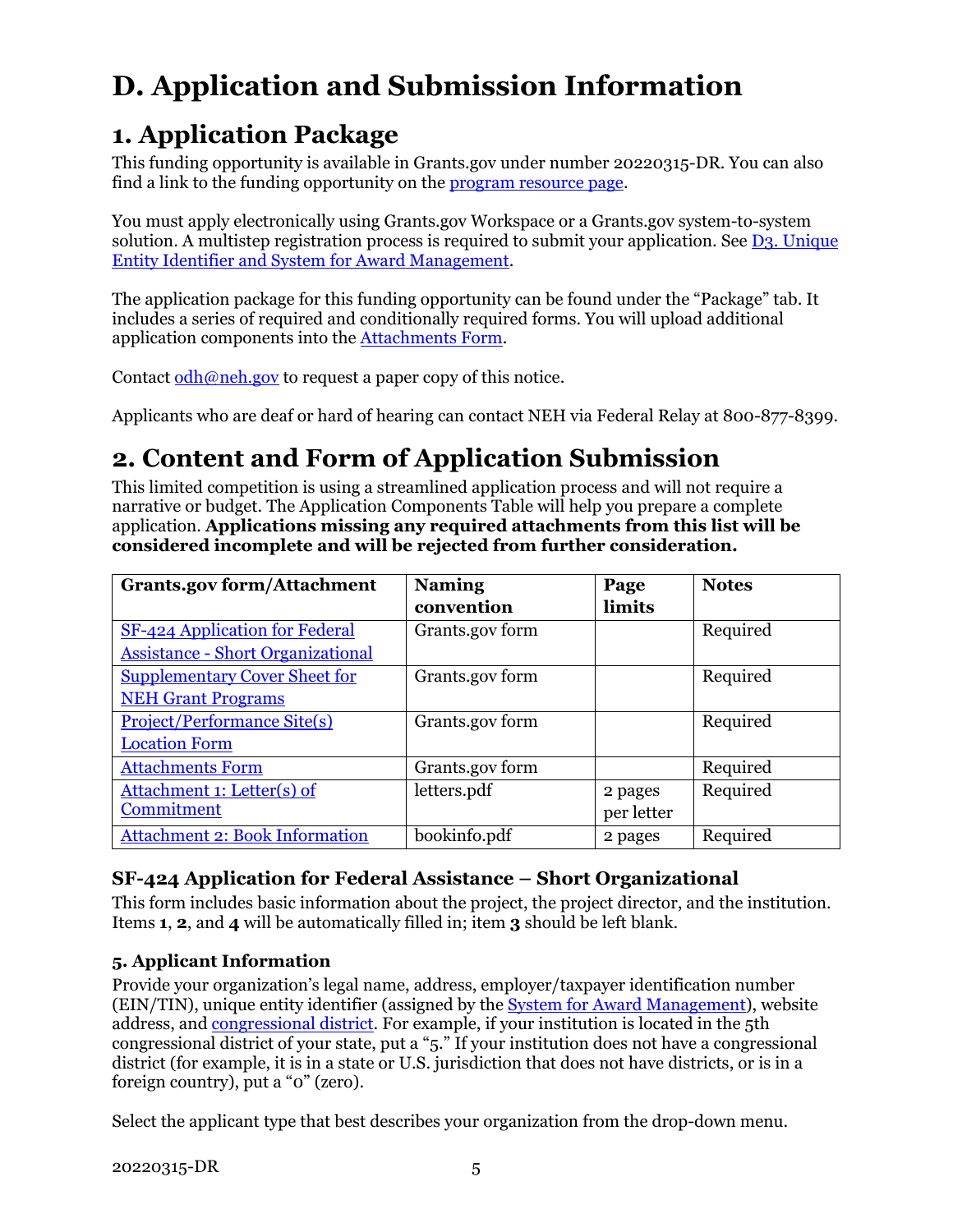Institutions applying to federal programs are required to include a unique entity identifier. If you do not know your identifier, contact your grants administrator or chief financial officer.

#### **6. Project Information**

a. Provide the title of your project. Title your project "Open-access edition of [book title] by [author]." NEH reserves the right to retitle funded projects for clarity when announcing its funding decisions and in its own reports and communications, but recipients are permitted to use their preferred title for any award products.

b. Provide a brief (no more than one thousand characters, including spaces) description of your project. It should be written for a nonspecialist audience and clearly state the importance of the proposed work and its relation to larger issues in the humanities.

c. List the start and end dates for your project. Your project must start on the first day of a month and end on the last day of a month. See [B2. Summary of Funding](#page-5-2) for information regarding allowable periods of performance.

#### **7. Project Director**

Provide the project director's name, title, and contact information. The project director is responsible for the programmatic aspects and day-to-day management of the proposed project and is critical to its success. You must notify the NEH Office of Grant Management immediately if the project director named in the application changes.

If the project director is not an employee of the recipient organization, the recipient must have a formal written agreement with the project director that specifies an official relationship between the parties even if the relationship does not involve a salary or other form of remuneration.

#### **8. Primary Contact/Grants Administrator**

Provide the name, title, and contact information for the official responsible for the administration of the award (e.g., negotiating the budget and ensuring compliance with the terms and conditions of the award).

As a matter of NEH policy, the project director named in item 7 may **not** be the same individual named as the primary contact/grants administrator named in item 8. The role of the project director must be distinguished from that of the institutional grants administrator, who functions as the representative of the recipient organization with authority to act on the organization's behalf in matters related to the administration of the award. Financial reports and prior approval requests such as budget revisions, extensions of the period of performance, and changes in key personnel must be signed or countersigned by the institutional grants administrator. Similarly, official correspondence from NEH to a recipient (for example, an offer letter, award documents, an extension, a supplement, or amendment) is addressed to the institutional grants administrator and copied to the project director.

#### **9. Authorized Representative**

Provide the name, title, and contact information for the authorized organization representative (AOR) who is submitting the application on behalf of the institution. This person, often called an "authorizing official," is typically the president, vice president, executive director, provost, or chancellor. To become an AOR, the person must be designated by the institution's E-Business Point of Contact. Consult the [Grants.gov Online User Guide.](https://apply07.grants.gov/help/html/help/index.htm#t=GetStarted%2FGetStarted.htm)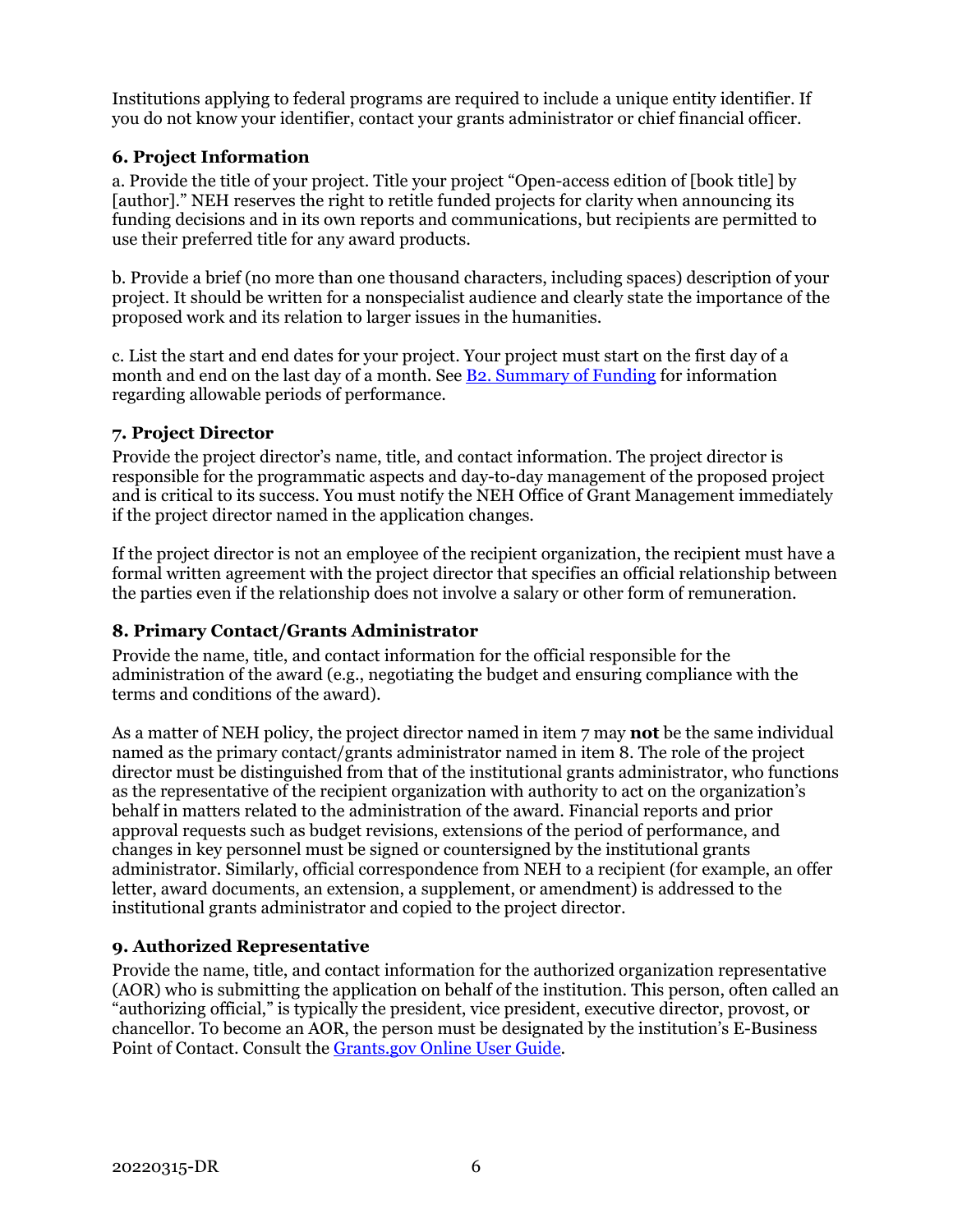#### <span id="page-9-0"></span>**Supplementary Cover Sheet for NEH Grant Programs**

#### **1. Project Director**

Select the project director's major field of study from the drop-down menu.

#### **2. Institutional Information**

Select the appropriate institution type from the drop-down menu.

#### **3. Project Funding**

Enter \$5,500 in outright funds.

#### **4. Application Information**

Indicate whether complementary proposals will be submitted to other NEH programs, government agencies, or private entities for funding. If so, specify when and to whom. NEH frequently cosponsors projects with other funders. Providing this information will not prejudice the review of your application. See C3. Other Eligibility Information for restrictions regarding overlapping costs.

For type of application, check "new."

Select the book's primary discipline from the drop-down menu. Optionally, select the project's secondary and tertiary disciplines.

#### **Project/Performance Site Location(s) Form**

Provide the primary location and any other locations where the project activity will occur during the period of performance. You may include multiple performance sites. If you need to add more locations than the form allows, enter the information in a separate file and add it to the "Additional Locations" section. Position your cursor over each field to view instructions.

#### **Attachments Form**

This form can accommodate up to fifteen attachments. Consult the [Application Components](#page-7-3) [Table](#page-7-3) to name and sequence your attachments in the proper order so that NEH can easily identify them.

Attachments must be in Portable Document Format (.pdf). Reformat all non-PDF files (i.e., Word, Excel, images, etc.) as PDFs. If an attachment contains multiple documents, merge them into a single file. Do not attach portfolios containing multiple PDFs. NEH cannot accept security-enhanced PDFs (e.g., password-protection, encryption, digital signatures, etc.). Flatten these files before uploading to Grants.gov.

Visit the Grants.gov [Adobe Software Compatibility page](https://www.grants.gov/web/grants/applicants/adobe-software-compatibility.html) to verify the compatibility of your current software or to download the appropriate version. If you have a problem installing Adobe Reader, contact your system administrator.

Limit file names to 50 or fewer characters. Do not attach any documents with the same name. Each attachment should have a unique name. Use only the following UTF-8 characters when naming your attachments: A-Z, a-z, 0-9, underscore, hyphen, space, period, parenthesis, curly braces, square brackets, ampersand, tilde, exclamation point, comma, semicolon, apostrophe, at sign, number sign, dollar sign, percent sign, plus sign, and equal sign. If you do not follow these naming conventions, your application may be rejected.

Grants.gov may accept and validate your submission even if required components are missing or are improperly formatted. This may result in NEH rejecting your application as incomplete or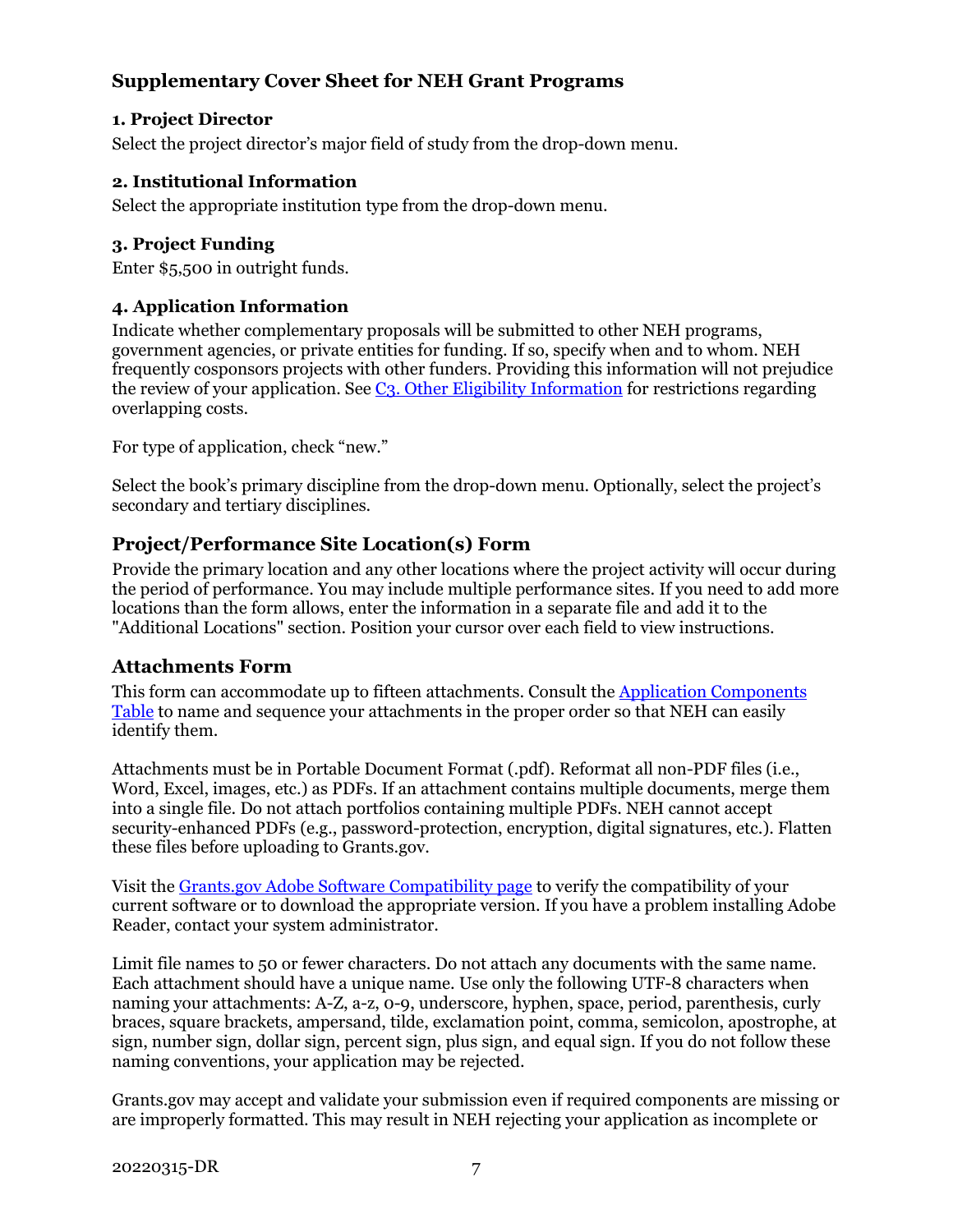<span id="page-10-0"></span>nonresponsive. It is your responsibility to ensure that all required components are properly formatted, attached, and submitted.

Occasionally, converting a document to PDF may alter its length. It is your responsibility to ensure that all attachments are within the stated page limits.

#### **Attachment 1: Letter(s) of commitment**

A letter of commitment is required from the book's author(s). The project director does not need to provide a letter of commitment. For co-authored books, each author must provide a separate letter.

In this letter of commitment, the author(s) should indicate that they concur with the applicant's plan to release a free-to-download digital edition of their book governed by a Creative Commons license. In addition, the author(s) should state whether or not the book differs from the book proposed and reviewed in the NEH fellowship application. If there are differences in argument, content, or structure, the author(s) should provide a description of those changes and their impact on the final manuscript.

The letter(s) should reference the original Federal Award Identification Number. To look up an award number, consult the [NEH's online query form.](https://securegrants.neh.gov/publicquery/main.aspx)

Each letter must not exceed two pages. Compile multiple letters into a single PDF file. Name the file letters.pdf.

#### **Attachment 2: Book information**

Include the following information:

- a brief description of the book (approximately one paragraph)
- the date of original publication, reissue, or new edition, or expected date of publication
- the name, job title, and institution of the author(s)
- for existing publications, the page number where NEH was acknowledged in the original publication (e.g., "The NEH acknowledgement appears on page VI")
- the names of at least two distribution channels (e.g., JSTOR, Project MUSE, Amazon) you intend to use for the open access edition of the book

This attachment must not exceed two pages. Name the file bookinfo.pdf.

### **3. Unique Entity Identifier and System for Award Management**

Before submitting an application, your organization must have a current and active [D-U-N-S®](#page-11-1) [number,](#page-11-1) [System for Award Management \(SAM\)](#page-11-2) registration, an[d Grants.gov](#page-11-3) registration. [Learn](https://www.grants.gov/web/grants/applicants/organization-registration.html)  [more about this multistep process.](https://www.grants.gov/web/grants/applicants/organization-registration.html)

Check your registrations well in advance of the deadline to ensure that they are accurate, current, and active. If your D-U-N-S® number and SAM registration are not active and current at the time of Grants.gov submission, your application will be rejected.

You should allow several weeks for the registration process. If you fail to allow sufficient time to complete registration with SAM or Grants.gov, you will not be eligible for a deadline extension or waiver of the online submission requirement.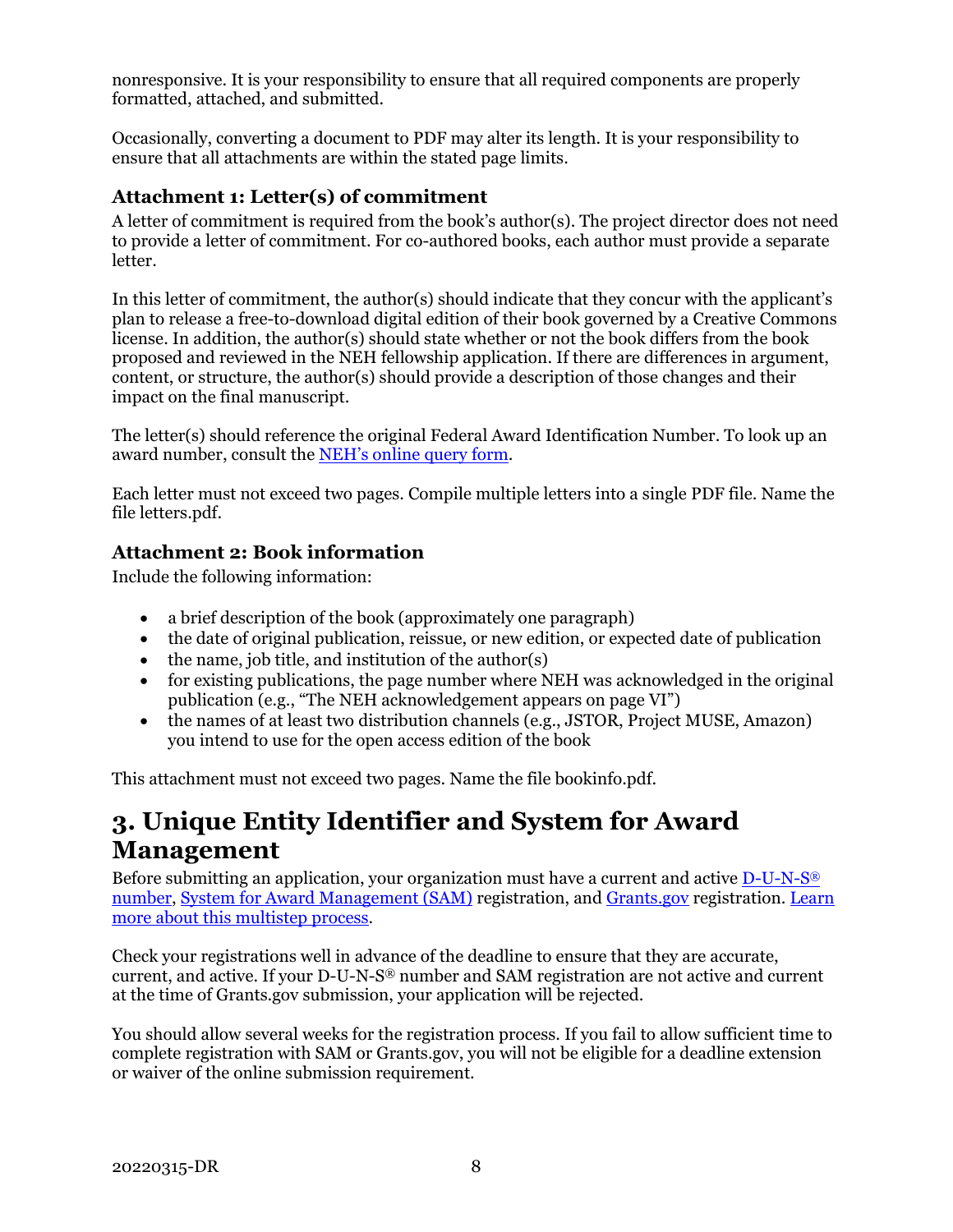If your SAM registration is not active and current at the time an award is made, NEH may determine that you are not qualified to receive an award and use that determination as a basis for making an award to another applicant.

### <span id="page-11-1"></span>**D-U-N-S®**

Your organization must obtain a [Dun and Bradstreet Data Universal Numbering System \(D-U-](https://fedgov.dnb.com/webform)[N-S®\) number.](https://fedgov.dnb.com/webform) D-U-N-S® numbers are unique nine-digit numbers assigned to all types of business organizations, including nonprofits and government entities. A D-U-N-S® number will be required to register with the System for Award Management until April 2022.

### <span id="page-11-2"></span>**System for Award Management (SAM)**

Your organization must register with the [System for Award Management \(SAM\)](https://www.sam.gov/SAM/) and continue to maintain active SAM registration with current information at all times during which you have an active federal award or an application or plan under consideration by an agency (unless the applicant is an individual or federal agency that is exempted from those requirements under [2](https://www.ecfr.gov/cgi-bin/text-idx?SID=a6de19ef87dd3683cbfcb9e3d261fffa&mc=true&node=se2.1.25_1110&rgn=div8)  CFR  $\S25.110(b)$  or (c), or has an exception approved by the agency under 2 CFR  $\S25.110(d)$ . When your organization registers in SAM, it will be assigned a unique entity identifier.

If you have not already done so, you will be required to create a [Login.gov](https://www.login.gov/) user account. When registering or renewing in SAM, you will be required to review and agree to the Financial Assistance Representations and Certifications, a common set of certifications and representations required by federal statutes or regulations in accordance with Title 2 of the Code of Federal Regulations.

### <span id="page-11-3"></span>**Grants.gov**

Your organization must register with [Grants.gov](https://www.grants.gov/web/grants) before submitting an application. You must submit your application using [Grants.gov Workspace](https://www.grants.gov/web/grants/applicants/workspace-overview.html) or a Grants.gov system-to-system solution. Workspace is a shared, online environment where team members may simultaneously access and edit forms within a grant application.

After you register with Grants.gov and create an Organizational Applicant Profile, a request will be sent to your E-Business Point of Contact to assign the appropriate Grants.gov roles to individuals within your organization. This includes the authorized organization representative (AOR) who will give permission to complete and submit applications on behalf of your organization.

If you have previously registered with Grants.gov, confirm that your registration is still active and that your authorized organization representative (AOR) is current.

Grants.gov maintains [a library of instructional videos](https://www.grants.gov/web/grants/applicants/applicant-training.html) which may be helpful resources as you prepare your application.

## <span id="page-11-0"></span>**4. Submission Dates and Times**

There will be three deadlines under this notice:

- March 15, 2022, at 11:59 p.m. Eastern Time
- July 15, 2022, at 11:59 p.m. Eastern Time
- November 15, 2022, at 11:59 p.m. Eastern Time

Applications must be complete, within the specified page limits, and validated by Grants.gov under the correct funding opportunity prior to the deadline to be considered under this notice.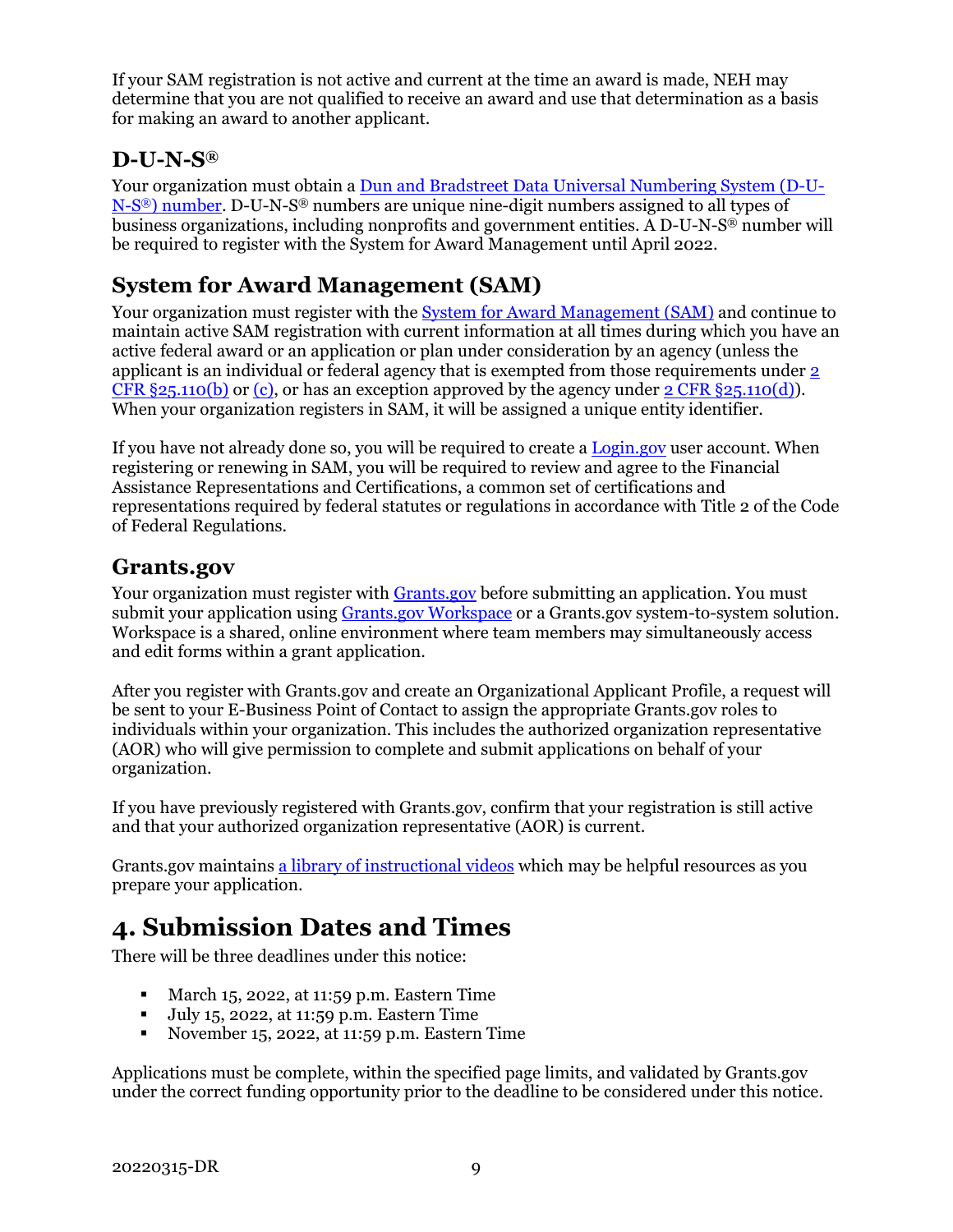<span id="page-12-3"></span>It is your responsibility to confirm that Grants.gov and subsequently NEH have received your application. [Check your application status.](https://www.grants.gov/help/html/help/Applicants/CheckApplicationStatus/CheckApplicationStatus.htm)

When NEH receives your application from Grants.gov, the agency will assign it a tracking number beginning with DR-. A tracking number does not guarantee that the application is free of technical problems (such as missing attachments or failure to convert attachments to PDFs). If a technical problem is detected, NEH will notify you via email. It is your responsibility to correct any errors prior to the deadline.

Once you have applied, NEH will not comment on the status of your application except on issues of eligibility, completeness, and responsiveness.

### <span id="page-12-0"></span>**5. Intergovernmental Review**

This funding opportunity is not subject to intergovernmental review under [Executive Order](https://www.archives.gov/federal-register/codification/executive-order/12372.html)  [12372.](https://www.archives.gov/federal-register/codification/executive-order/12372.html)

## <span id="page-12-1"></span>**6. Funding Restrictions**

Awards made under this notice may not be used for the following purposes:

- books whose underlying research was not supported by one of the referenced NEH programs
- books whose underlying research was supported by one of the referenced NEH programs but whose NEH award is not acknowledged in the previously released edition of the book (if applicable)
- books that were first published (either in print or digitally) prior to 2015, unless the application is for an otherwise-permitted reissue or new edition
- edited collections
- promotion of a particular political, religious, or ideological point of view
- advocacy of a particular program of social or political action
- support of specific public policies or legislation
- lobbying
- projects that fall outside of the humanities and the humanistic social sciences (including the creation or performance of art; creative writing, autobiographies, memoirs, and creative nonfiction; and quantitative social science research or policy studies)

See also the unallowable costs included in [2 CFR 200 Subpart E -](https://www.ecfr.gov/cgi-bin/text-idx?SID=236bb02f01d2e050f7a5b60c88a67066&mc=true&node=pt2.1.200&rgn=div5#sp2.1.200.e) Cost Principles.

# <span id="page-12-2"></span>**E. Application Review Information**

## **1. Review and Selection Process**

NEH program staff, in collaboration with the NEH Office of Grant Management, will screen proposals for completeness, eligibility, and responsiveness, and make funding recommendations to the NEH Chairman. The Chairman considers the advice provided by program staff and, by law, makes all funding decisions.

## <span id="page-12-4"></span>**2. Assessment of Risk and Other Pre-Award Activities**

Applications that have received a favorable review are subsequently reviewed for other considerations, including past performance, as applicable; cost analysis of the project budget; assessment of management systems; continued applicant eligibility; and compliance with any public policy requirements.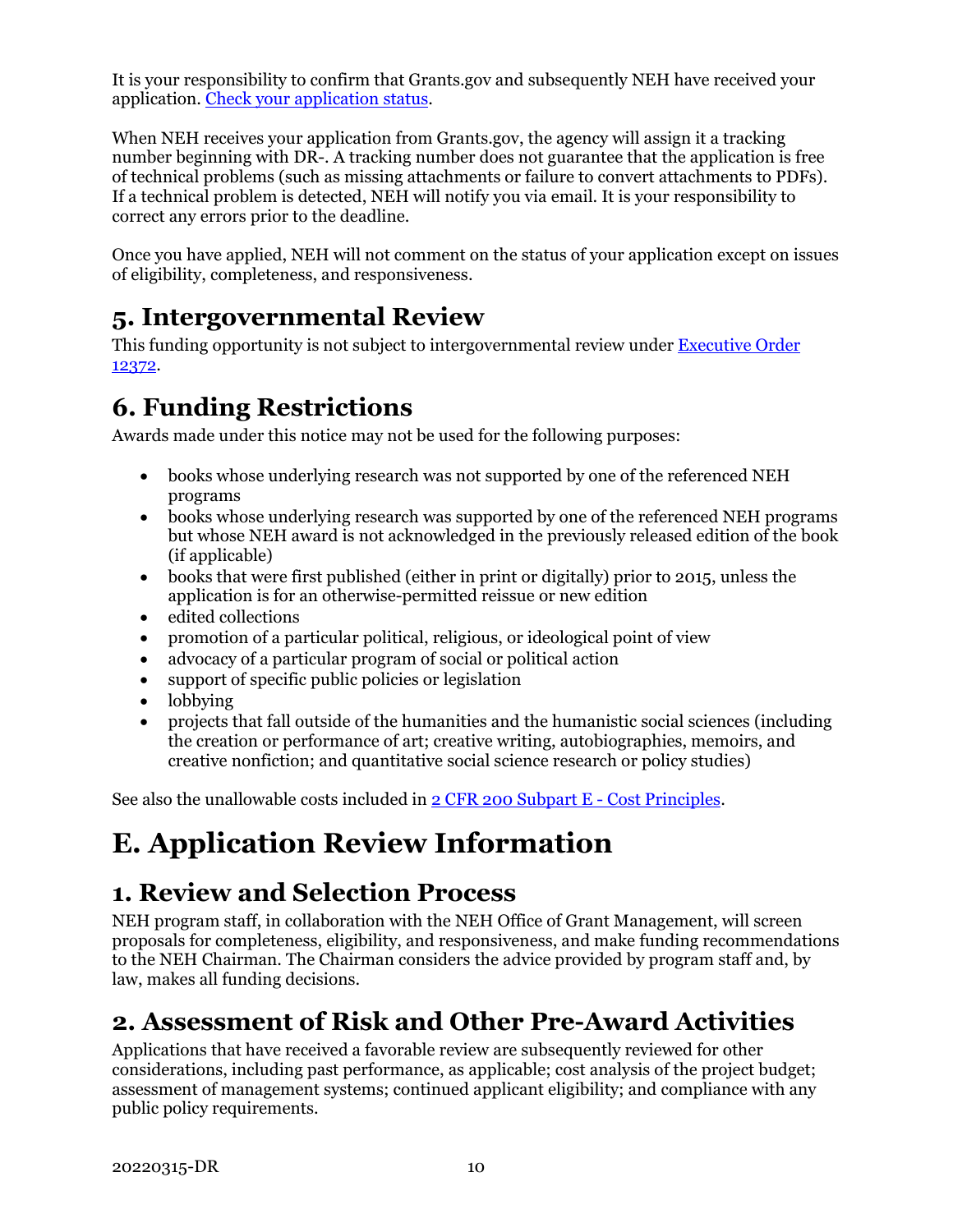You may be asked to submit additional programmatic or administrative information (such as an updated budget or supporting documentation) or to undertake certain activities (such as negotiation of an indirect cost rate) in anticipation of an award. However, such requests do not guarantee that an award will be made.

After reviewing applicable information, NEH's approving and grant management officials will determine whether an award can be made, if special conditions are required, and what level of funding is appropriate. NEH may elect not to fund applicants with management or financial instability that affects their ability to implement the terms and conditions of the award  $(2 \text{ CFR})$ [§200.206\)](https://www.ecfr.gov/cgi-bin/text-idx?SID=2262ad9c20e9d3a49f2c569c773c8aa1&mc=true&node=pt2.1.200&rgn=div5#se2.1.200_1206).

Award decisions are discretionary and are not subject to appeal to any NEH official or board.

# <span id="page-13-0"></span>**3. Anticipated Announcement and Award Dates**

Applicants will be notified of funding decisions by email in July 2022, November 2022, or March 2023. This notification is not an authorization to begin performance or incur related costs.

# <span id="page-13-1"></span>**F. Federal Award Administration Information**

## <span id="page-13-2"></span>**1. Federal Award Notices**

The NEH Office of Grant Management will send award documents to the institutional grants administrators and project directors of successful applications via eGMS Reach in July 2022, November 2022, or March 2023.

# <span id="page-13-3"></span>**2. Administrative and National Policy Requirements**

Awards are subject to [2 CFR Part 200 Uniform Administrative Requirements, Cost Principles,](https://www.ecfr.gov/cgi-bin/text-idx?SID=236bb02f01d2e050f7a5b60c88a67066&mc=true&node=pt2.1.200&rgn=div5)  [and Audit Requirements for Federal Awards,](https://www.ecfr.gov/cgi-bin/text-idx?SID=236bb02f01d2e050f7a5b60c88a67066&mc=true&node=pt2.1.200&rgn=div5) and the [General Terms and Conditions for Awards](https://www.neh.gov/grants/manage/general-terms-and-conditions-awards-organizations-grants-and-cooperative-agreements-issued-december)  [to Organizations \(for grants and cooperative agreements issued December 26, 2014 or later\),](https://www.neh.gov/grants/manage/general-terms-and-conditions-awards-organizations-grants-and-cooperative-agreements-issued-december) and the specific terms and conditions in the Notice of Action.

### **Debarment, suspension, ineligibility, and voluntary exclusion certification**

You must comply with 2 CFR  $\S$ 5180.335 and [.350](https://www.ecfr.gov/cgi-bin/text-idx?SID=8484a1410effbe760bcb6b134d9c035a&mc=true&node=pt2.1.180&rgn=div5#se2.1.180_1350) with respect to providing information regarding all debarment, suspension, and related offenses information, as applicable.

- 1) The prospective recipient certifies, by submission of this application, that neither it nor its principals is presently debarred, suspended, proposed for debarment, declared ineligible, or voluntarily excluded from participation in this transaction by any federal department or agency.
- 2) Failure to make required disclosures can result in any of the remedies described in  $2$  CFR [§200.339,](https://www.ecfr.gov/cgi-bin/text-idx?SID=2262ad9c20e9d3a49f2c569c773c8aa1&mc=true&node=pt2.1.200&rgn=div5#se2.1.200_1339) including suspension or debarment. See also 2 CFR parts [180](https://www.ecfr.gov/cgi-bin/text-idx?tpl=/ecfrbrowse/Title02/2cfr180_main_02.tpl) and [3369.](https://www.ecfr.gov/cgi-bin/text-idx?SID=902a748402bef7d8543f27adaf553773&mc=true&node=pt2.1.3369&rgn=div5)
- 3) If the prospective recipient is unable to attest to the statements in this certification, an explanation must be included as an additional attachment.

### **Providing access to NEH-funded products**

As a taxpayer-supported federal agency, NEH endeavors to make the products of its awards available to the broadest possible audience. Our goal is for scholars, educators, students, and the American public to have ready and easy access to the wide range of NEH award products. All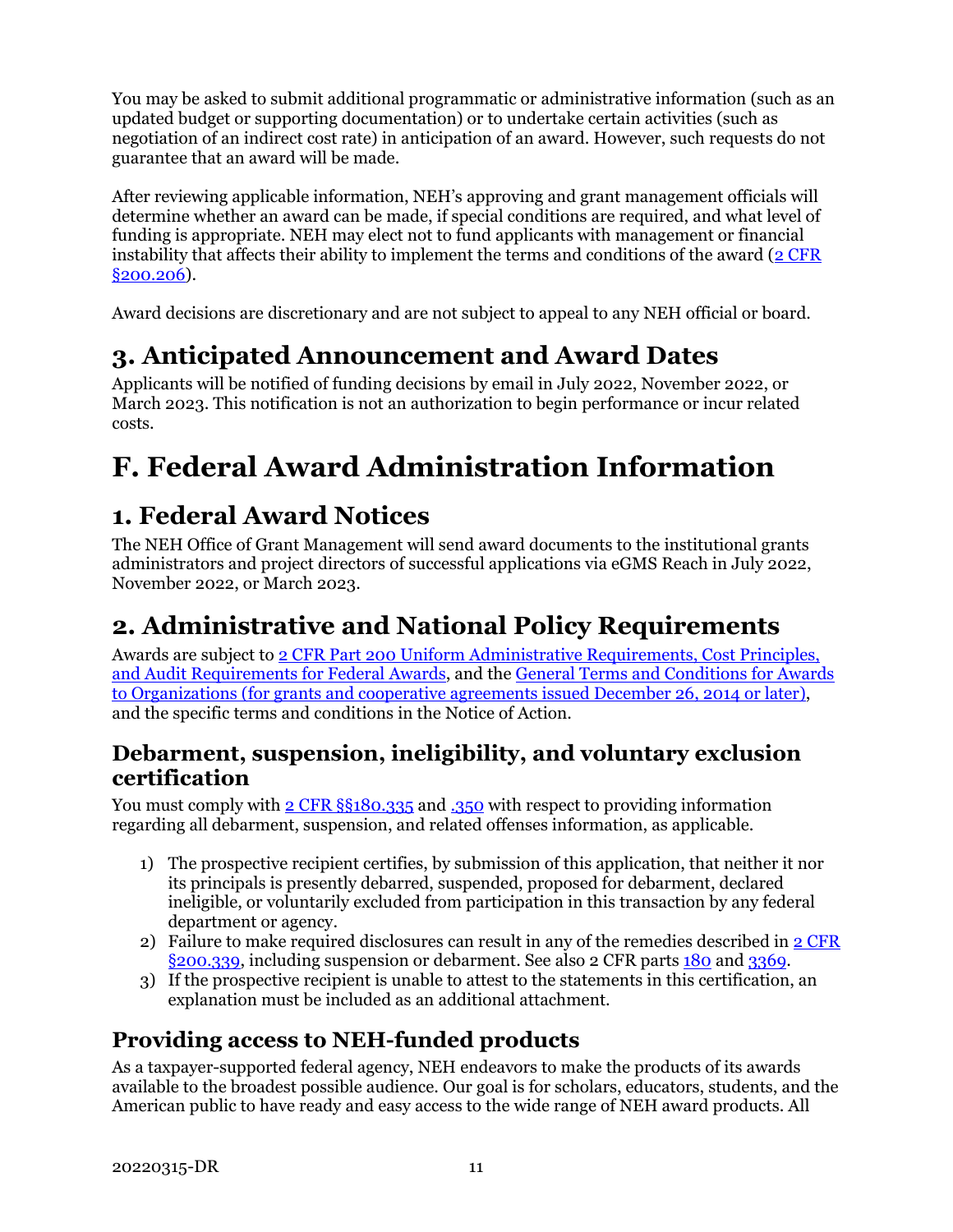other considerations being equal, NEH gives preference to those that provide free access to the public.

Recipients must follow the requirements of Section 504 of the Rehabilitation Act of 1973, which is designed to eliminate discrimination on the basis of disability in any program or activity receiving federal financial assistance. Consult *[Design for Accessibility: A Cultural](https://www.arts.gov/sites/default/files/Design-for-Accessibility.pdf)  [Administrator's Handbook](https://www.arts.gov/sites/default/files/Design-for-Accessibility.pdf)*.

### **Copyright information**

Recipients must copyright any work produced under an FOBP award using one of the [six](https://creativecommons.org/licenses/)  [standard Creative Commons licenses.](https://creativecommons.org/licenses/) In accordance with 2 CFR [§200.315\(b\),](https://www.ecfr.gov/cgi-bin/text-idx?SID=245f872e0bd31305c176712cd2b8b767&mc=true&node=se2.1.200_1315&rgn=div8) NEH reserves a royalty-free, nonexclusive, and irrevocable right to reproduce, publish, or otherwise use the work for federal purposes, and to authorize others to do so. NEH has typically exercised this right in consultation with recipients to publish an excerpt from resulting grant product(s) in *[Humanities](https://www.neh.gov/humanities)* magazine or on the NEH website.

### **Acknowledging NEH support**

All materials publicizing or products resulting from NEH-funded activities must contain an acknowledgment of NEH support. Consult *[Acknowledgment and Publicity Requirements for](https://www.neh.gov/grants/manage/acknowledgment-and-publicity-requirements-neh-awards)  [NEH Awards](https://www.neh.gov/grants/manage/acknowledgment-and-publicity-requirements-neh-awards)* and *[Publicizing Your Project](https://www.neh.gov/grants/manage/publicizing-your-project)* for guidance. See A1. Purpose for specific requirements on acknowledging NEH support for the open access e-book.

### **Eliminate waste, fraud, and abuse**

Help NEH eliminate fraud and improve management by providing information about allegations or suspicions of waste, fraud, abuse, mismanagement, research misconduct (fabrication, falsification, plagiarism), or unnecessary government expenditures, during the period of award performance, to the [NEH Office of the Inspector General.](https://www.neh.gov/about/oig)

### **Termination**

NEH reserves the right to terminate awards consistent with [2 CFR §200.340.](https://www.ecfr.gov/cgi-bin/text-idx?SID=4eaffe984905bd3954347ba4972872ee&mc=true&node=pt2.1.200&rgn=div5#se2.1.200_1340)

## <span id="page-14-0"></span>**3. Reporting**

Recipients must comply with the following reporting requirements. Reports must be completed online in eGMS Reach, the NEH online grant management system, unless otherwise instructed. Further information will be provided in the Notice of Action.

- **Federal Financial Report(s)**. Recipients must submit the Federal Financial Report (SF-425) on an annual basis.
- **Performance Progress Report(s)**. Recipients must submit a performance progress report to NEH on an annual basis.
- **Final Reports**. Recipients must submit a final Federal Financial Report (SF-425) and a final performance report within 120 calendar days after the period of performance ends. The final performance report collects information relevant to program specific goals and progress on strategies; impact of the overall project; the degree to which the recipient achieved the mission, goals, and strategies outlined in the approved application; recipient objectives and accomplishments; barriers encountered; and responses to summary questions regarding the recipient's overall experiences during the entire period of performance.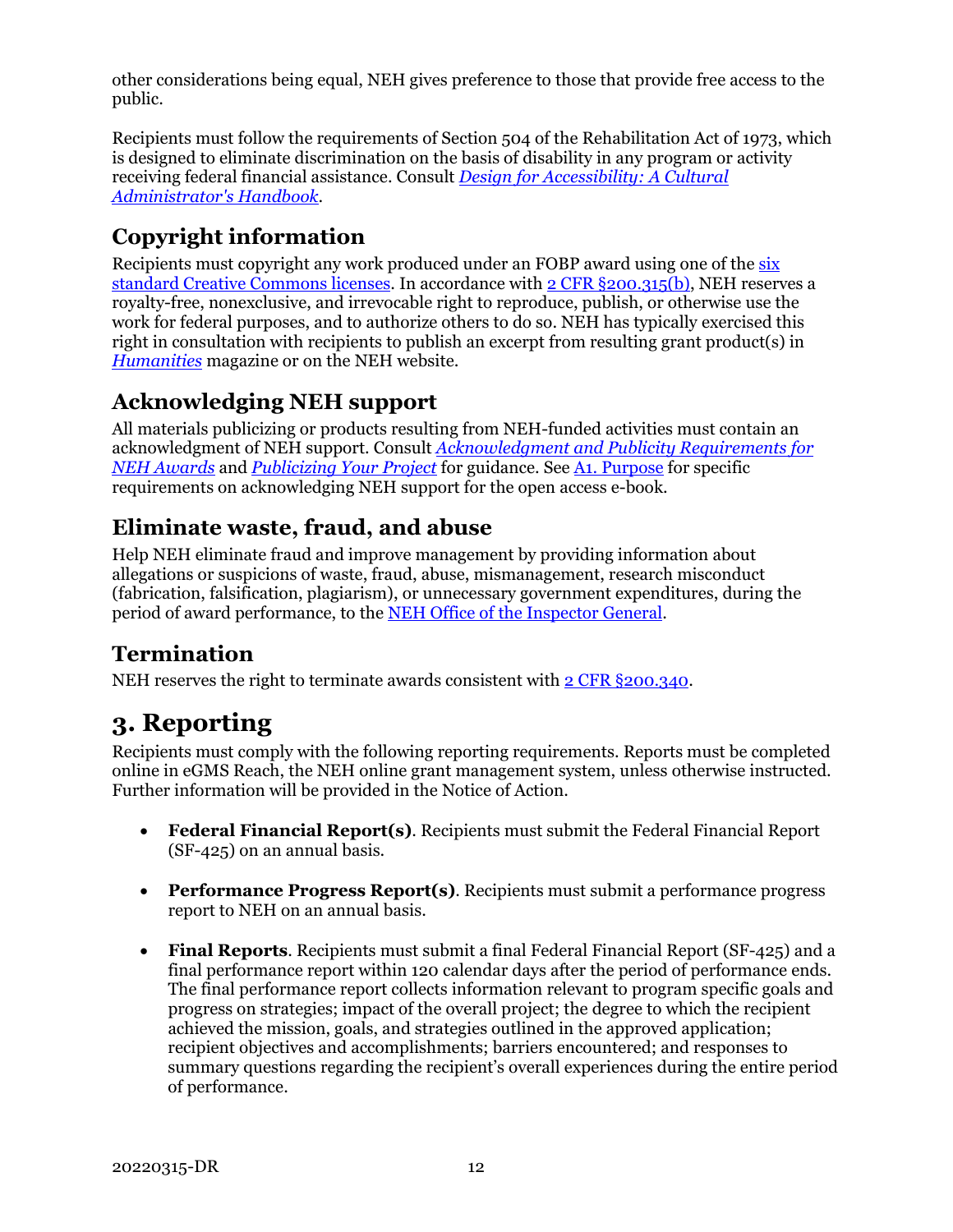Learn more abou[t performance reporting requirements](https://www.neh.gov/grants/manage/performance-reporting-requirements) and [financial reporting requirements.](https://www.neh.gov/grants/manage/financial-reporting-requirements)

# <span id="page-15-0"></span>**G. Agency Contacts**

If you have questions about the program, contact:

Office of Digital Humanities National Endowment for the Humanities 400 Seventh Street, SW Washington, DC 20506 [odh@neh.gov](mailto:odh@neh.gov)

If you have questions about administrative requirements or allowable costs, contact:

Office of Grant Management National Endowment for the Humanities 400 Seventh Street, SW Washington, DC 20506 [grantmanagement@neh.gov](mailto:grantmanagement@neh.gov)

Applicants who are deaf or hard of hearing can contact NEH via Federal Relay at 800-877-8399.

If you have questions about registering or renewing your registration with login.gov or SAM.gov, contact the Federal Service Desk, Monday – Friday, 8:00 a.m. to 8:00 p.m. Eastern Time, at:

[Federal Service Desk](https://www.fsd.gov/fsd-gov/home.do) U.S. calls: 866-606-8220 International calls: +1 334-206-7828

For assistance in registering with or submitting your application through Grants.gov, contact Grants.gov Applicant Support, 24 hours a day, 7 days a week, excluding federal holidays. at:

#### [Grants.gov Applicant Support](https://www.grants.gov/web/grants/support.html)

Telephone: 1-800-518-4726 International Calls: 606-545-5035 Email: [support@grants.gov](mailto:support@grants.gov)

<span id="page-15-1"></span>Always obtain a case number when calling for support.

# **H. Other Information**

### **Privacy policy**

NEH solicits the information in this Notice of Funding Opportunity under the authority of the National Foundation on the Arts and Humanities Act of 1965, as amended, [20 U.S.C. 951,](https://uscode.house.gov/view.xhtml?hl=false&edition=prelim&req=granuleid%3AUSC-prelim-title20-section951&num=0&saved=%7CKHRpdGxlOjIwIHNlY3Rpb246OTU2YSBlZGl0aW9uOnByZWxpbSk%3D%7C%7C%7C0%7Cfalse%7Cprelim) *et seq*. Disclosure of the information is voluntary. The principal purpose for which NEH will use the information is to process the application, which may include determining eligibility, evaluating the application, selecting recipients, and administering the award program. Panelists and other third parties may assist in the evaluation of applications, in which case NEH will take appropriate security measures with respect to the information provided to such individuals for review. NEH may also use or disclose the information it collects as required by law and for governmental purposes such as statistical research, analysis of trends, Congressional oversight, and the other routine uses set forth in the systems of records notice ("SORN") published by NEH in the Federal Register. NEH ordinarily will not publicly disclose the contents of